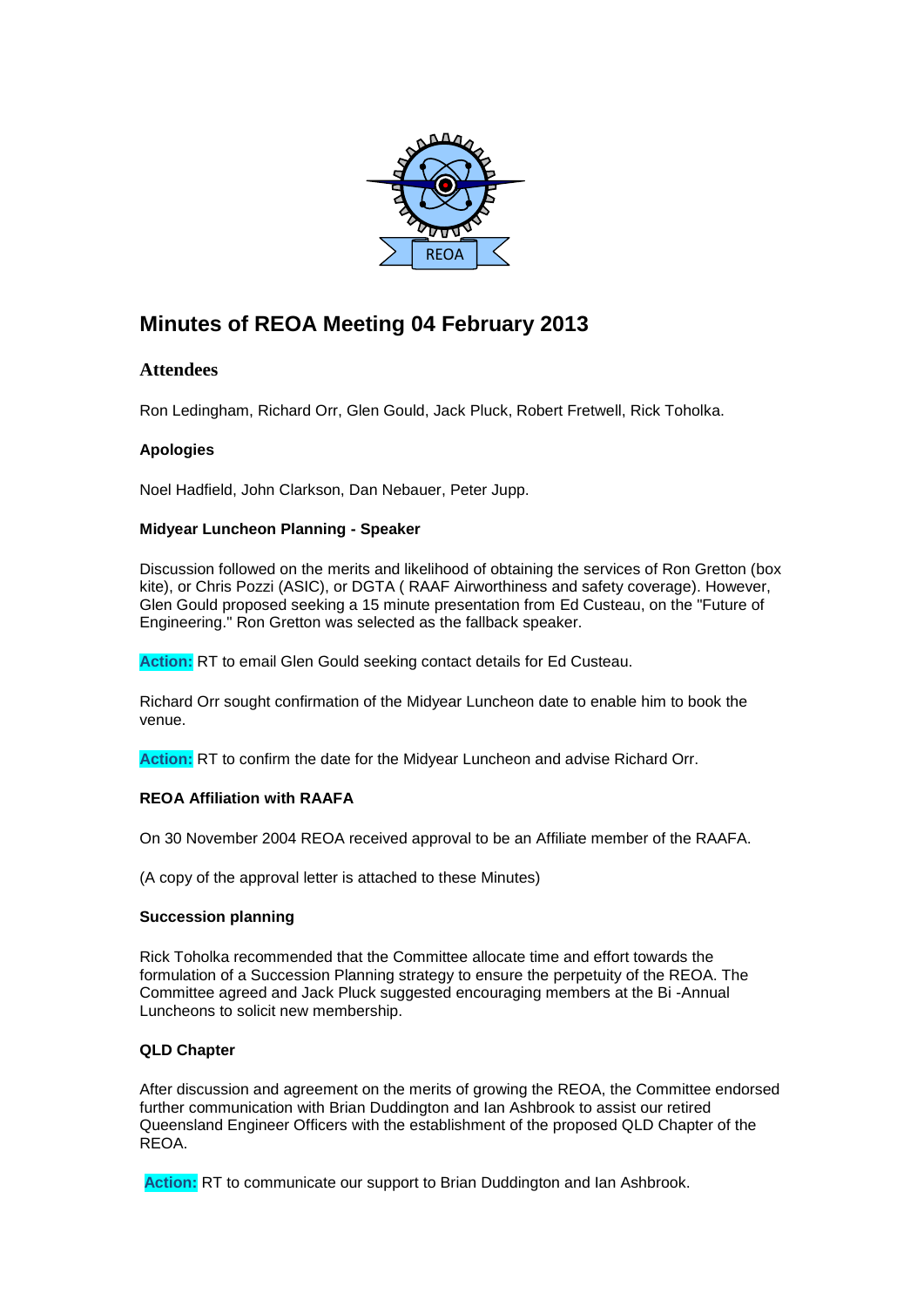## **Correspondence In/Out**

No correspondence was tabled due to the apology from Noel Hadfield for personal reasons.

### **Financial Report**

Richard Orr summarised REOA Finances as "in the black" with a healthy but not excessive cash reserve. Richard canvassed opinion on the level of subsidy that should be applied to the Midyear Luncheon. A fee of \$45 per head as proposed by Bob Fretwell would require a small subsidy and this amount was broadly endorsed.

## **Other Business**

Rick Toholka queried the appetite for a group booking to the Avalon Air Show this year but with the assessed limited availability of entry sponsorship the Committee decided to encourage REOA members to make their own arrangements.

### **Next committee meeting**

The next committee meeting is scheduled for Monday 8th April 2013.

**Rick Toholka**

**Chairman REOA**

**Ph: (03) 5626 7071 Mb: 0408 885 057**

**Email: [rlcktoholka@bigpond.net.au](mailto:rledingh@bigpond.net.au)**

#### **REOA Web**

The web site can be found at:

[http://www.reoa.org.au](http://www.reoa.org.au/)

## **REOA Facebook**

The REOA Face Book can be reached via the link:

[http://www.facebook.com/tos.php?api\\_key=8367cb6bad57cee2989d8c35811d5fb8&next=](http://www.facebook.com/tos.php?api_key=8367cb6bad57cee2989d8c35811d5fb8&next=http%3A%2F%2Feisabainyo.net%2Ffacebook%2Frecipe_of_the_day%2F&display=page&canvas&locale=en_US#!/pages/RAAF-ENGINEER-OFFICERS-ASSOCIATION-REOA/124464537570488?ref=ts) [http%3A%2F%2Feisabainyo.net%2Ffacebook%2Frecipe\\_of\\_the\\_day%2F&display=page&can](http://www.facebook.com/tos.php?api_key=8367cb6bad57cee2989d8c35811d5fb8&next=http%3A%2F%2Feisabainyo.net%2Ffacebook%2Frecipe_of_the_day%2F&display=page&canvas&locale=en_US#!/pages/RAAF-ENGINEER-OFFICERS-ASSOCIATION-REOA/124464537570488?ref=ts) [vas&locale=en\\_US#!/pages/RAAF-ENGINEER-OFFICERS-ASSOCIATION-](http://www.facebook.com/tos.php?api_key=8367cb6bad57cee2989d8c35811d5fb8&next=http%3A%2F%2Feisabainyo.net%2Ffacebook%2Frecipe_of_the_day%2F&display=page&canvas&locale=en_US#!/pages/RAAF-ENGINEER-OFFICERS-ASSOCIATION-REOA/124464537570488?ref=ts)[REOA/124464537570488?ref=ts](http://www.facebook.com/tos.php?api_key=8367cb6bad57cee2989d8c35811d5fb8&next=http%3A%2F%2Feisabainyo.net%2Ffacebook%2Frecipe_of_the_day%2F&display=page&canvas&locale=en_US#!/pages/RAAF-ENGINEER-OFFICERS-ASSOCIATION-REOA/124464537570488?ref=ts)